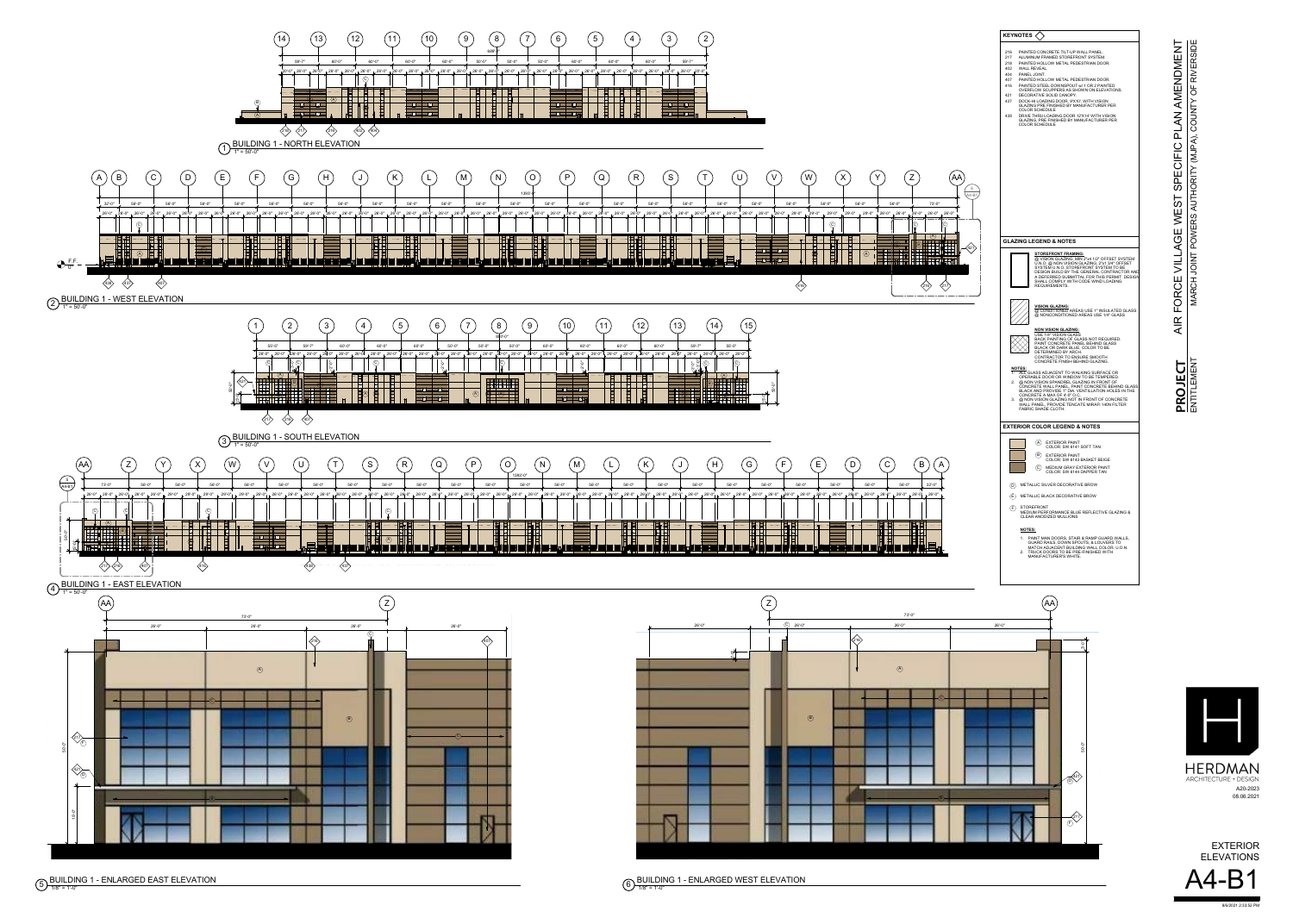

MARCH JOINT POWERS AUTHORITY (MJPA), COUNTY OF RIVERSIDE **COUNT**  $|\hat{z}|$  $\frac{1}{\sqrt{N}}$ **HORI AUT** ERS  $\overline{O}$ TNIOL **MARCH** 

HERDMAN<br>ARCHITECTURE + DESIGN A20-2023 08.06.2021







| <b>KEYNOTES</b>                                                                                                                                                                                                                                                                                                                                                                                                                                 |
|-------------------------------------------------------------------------------------------------------------------------------------------------------------------------------------------------------------------------------------------------------------------------------------------------------------------------------------------------------------------------------------------------------------------------------------------------|
| <b>PAINTED CONCRETE TILT-UP WALL PANEL.</b><br>216<br>ALUMINUM FRAMED STOREFRONT SYSTEM.<br>217<br>EXTERIOR WALL NOTES INCLUDING ROOF DRAINAGE AND<br>400<br>ROOF ACCESS (FOR FLOOR PLANS, EXTERIOR<br>ELEVATIONS, AND WALL SECTIONS)<br>402<br>WALL REVEAL.                                                                                                                                                                                    |
| PANEL JOINT.<br>404<br>407<br>PAINTED HOLLOW METAL PEDESTRIAN DOOR.<br>416<br>PAINTED STEEL DOWNSPOUT W/ 1 OR 2 PAINTED<br>OVERFLOW SCUPPERS AS SHOWN ON ELEVATIONS.<br>DECORATIVE SOLID CANOPY.<br>421                                                                                                                                                                                                                                         |
| 437<br>DOCK-HI LOADING DOOR, 9'X10', WITH VISION GLAZING<br>PRE FINISHED BY MANUFACTURER PER COLOR<br><b>SCHEDULE</b><br>438<br>DRIVE THRU LOADING DOOR 12'X14' WITH VISION<br>GLAZING, PRE FINISHED BY MANUFACTURER PER COLOR                                                                                                                                                                                                                  |
| <b>SCHEDULE</b>                                                                                                                                                                                                                                                                                                                                                                                                                                 |
|                                                                                                                                                                                                                                                                                                                                                                                                                                                 |
|                                                                                                                                                                                                                                                                                                                                                                                                                                                 |
|                                                                                                                                                                                                                                                                                                                                                                                                                                                 |
|                                                                                                                                                                                                                                                                                                                                                                                                                                                 |
| <b>GLAZING LEGEND &amp; NOTES</b>                                                                                                                                                                                                                                                                                                                                                                                                               |
| <b>STOREFRONT FRAMING:</b><br>@ VISION GLAZING, MIN 2"x4 1/2" OFFSET SYSTEM<br>U.N.O. @ NON VISION GLAZING, 2"x1 3/4" OFFSET<br>SYSTEM U.N.O. STOREFRONT SYSTEM TO BE<br>DESIGN BUILD BY THE GENERAL CONTRACTOR AND<br>A DEFERRED SUBMITTAL FOR THIS PERMIT. DESIGN<br>SHALL COMPLY WITH CODE WIND LOADING<br>REQUIREMENTS.                                                                                                                     |
| <b>VISION GLAZING:</b><br>@ CONDITIONED AREAS USE 1" INSULATED GLASS<br>@ NONCONDITIONED AREAS USE 1/4" GLASS                                                                                                                                                                                                                                                                                                                                   |
| <b>NON VISION GLAZING:</b><br>USE 1/4" VISION GLASS<br><b>BACK PAINTING OF GLASS NOT REQUIRED.</b><br>PAINT CONCRETE PANEL BEHIND GLASS<br>BLACK OR DARK BLUE, COLOR TO BE<br>DETERMINED BY ARCH.<br>CONTRACTOR TO ENSURE SMOOTH<br>CONCRETE FINISH BEHIND GLAZING.                                                                                                                                                                             |
| <b>NOTES:</b><br>ALL GLASS ADJACENT TO WALKING SURFACE OR<br>1.<br>OPERABLE DOOR OR WINDOW TO BE TEMPERED.<br>@ NON VISION SPANDREL GLAZING IN FRONT OF<br>2.<br>CONCRETE WALL PANEL, PAINT CONCRETE BEHIND GLASS<br>BLACK AND PROVIDE 1" DIA. VENTILLATION HOLES IN THE<br>CONCRETE A MAX OF 4'-0" O.C.<br>@ NON VISION GLAZING NOT IN FRONT OF CONCRETE<br>3.<br>WALL PANEL, PROVIDE TENCATE MIRAFI 140N FILTER<br><b>FABRIC SHADE CLOTH.</b> |
| <b>EXTERIOR COLOR LEGEND &amp; NOTES</b>                                                                                                                                                                                                                                                                                                                                                                                                        |
| (A)<br><b>EXTERIOR PAINT</b><br>COLOR: SW 6141 SOFT TAN                                                                                                                                                                                                                                                                                                                                                                                         |
| $\mathsf{(B)}$<br><b>EXTERIOR PAINT</b><br>COLOR: SW 6143 BASKET BEIGE                                                                                                                                                                                                                                                                                                                                                                          |
| $\left( \mathbf{C}\right)$<br>MEDIUM GRAY EXTERIOR PAINT<br>COLOR: SW 6144 DAPPER TAN                                                                                                                                                                                                                                                                                                                                                           |
| METALLIC SILVER DECORATIVE BROW<br>(D)                                                                                                                                                                                                                                                                                                                                                                                                          |
| (E)<br><b>METALLIC BLACK DECORATIVE BROW</b>                                                                                                                                                                                                                                                                                                                                                                                                    |
| $(\mathsf{F})$<br><b>STOREFRONT</b><br>MEDIUM PERFORMANCE BLUE REFLECTIVE GLAZING &<br>CLEAR ANODIZED MULLIONS                                                                                                                                                                                                                                                                                                                                  |
| <b>NOTES:</b><br>1. PAINT MAN DOORS, STAIR & RAMP GUARD WALLS,<br>GUARD RAILS, DOWN SPOUTS, & LOUVERS TO<br>MATCH ADJACENT BUILDING WALL COLOR, U.O.N.<br>TRUCK DOORS TO BE PRE-FINISHED WITH<br>2.<br><b>MANUFACTURER'S WHITE.</b>                                                                                                                                                                                                             |

8/6/2021 2:33:57 PM











 $3)$   $\frac{101}{1}$  = 20'-0"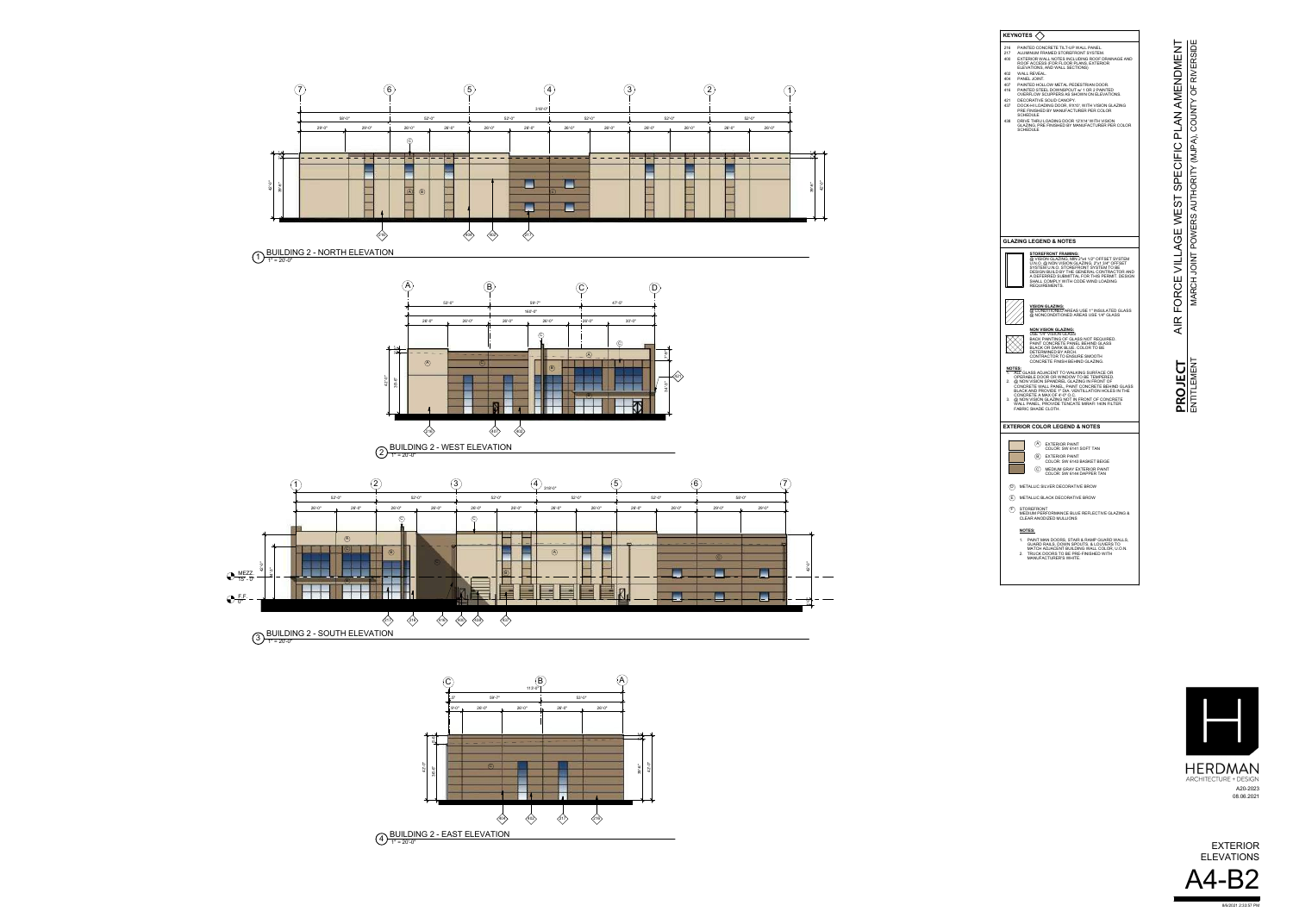MARCH JOINT POWERS AUTHORITY (MJPA), COUNTY OF RIVERSIDE RIVERSIDI OF COUNT  $|\hat{a}|$  $\overline{M}$ ⊢  $\overline{\mathbf{R}}$  $Q<sub>F</sub>$ ⊢ UA<sub>U</sub> **BS DO** TNIOL **ARCH**  $\sum$ 

HERDMAN<br>ARCHITECTURE + DESIGN A20-2023 08.06.2021



















8/6/2021 2:34:03 PM



## $\bigoplus_{1}^{1}$   $\bigoplus_{20}^{1}$